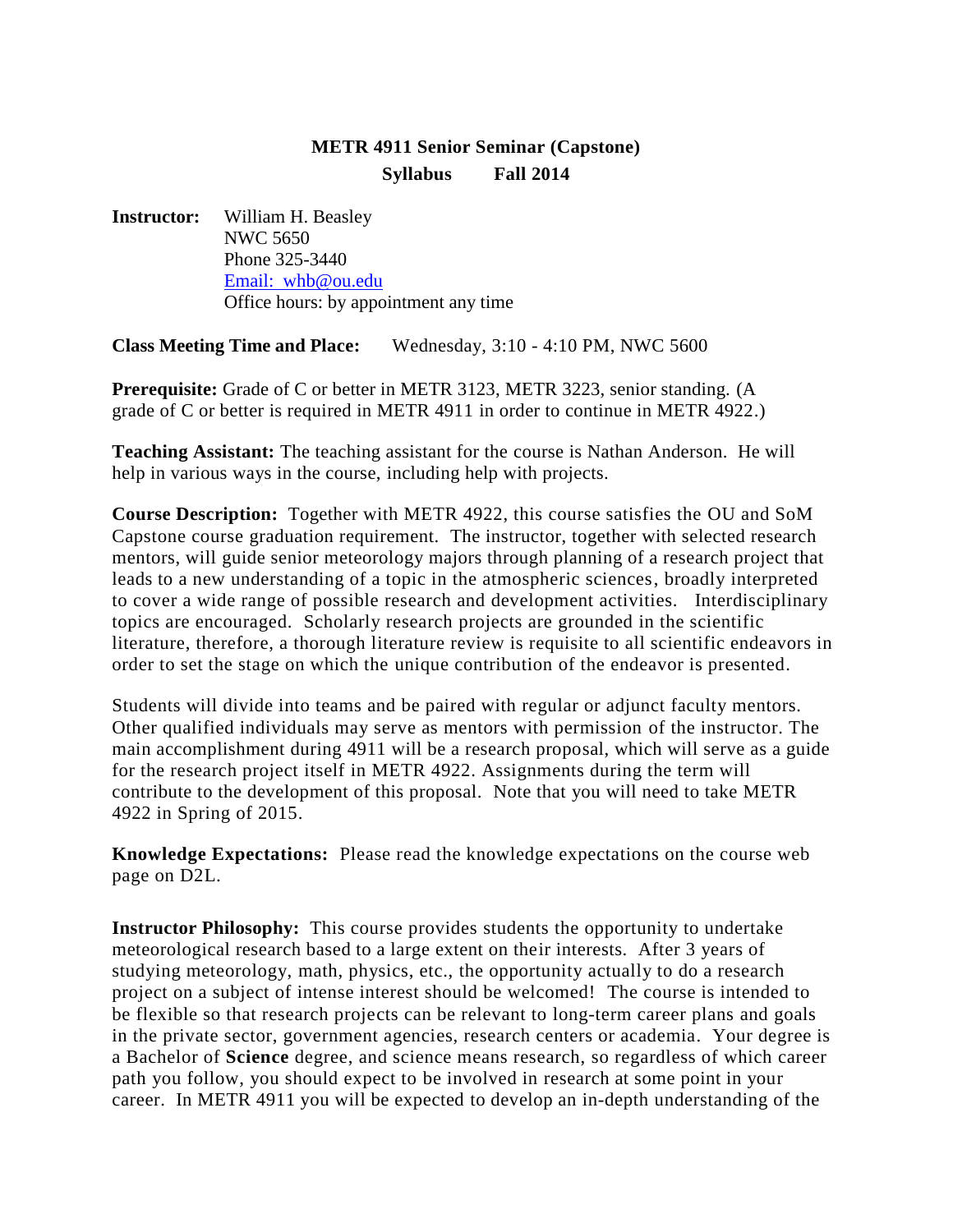research process and a feeling for the research culture in the atmospheric and related sciences. Presentations by researchers during the term are intended to help with this goal.

**Course Activities:** The research proposal you produce in METR 4911 will generally guide your research project in METR 4922. In METR 4911 you will be required to write a letter-of-intent outlining your proposed research. Your proposal will be completed by the end of the term. Since the research will be a team effort, the contribution of each team member is to be defined specifically, just as it would be in a proposal to NSF by several faculty members.

Short assignments will be made from time to time during the semester.

The goal of participating in the research culture at the School will be accomplished through guest lectures on a variety of topics in meteorology and through attendance, if your schedule permits, at the National Weather Center Seminar Series (Tuesday 3:30 to 4:30 pm). Outside speakers will make presentations on current research topics in their research disciplines or professional activities. Past speakers have included faculty, forecasters and private-sector meteorologists reflecting the broad research and development needs of our fields. The instructor may present professional skills useful during job search, early employment, and/or graduate school.

## **Important dates, overview of major assignments, rules and regs**

## **This is an overview. Details will be provided in guidelines and a schedule to be posted on D2L**

## **Class participation**

You are expected to participate in class activities and to be a good citizen in the course. This means attending lectures, being attentive (no surfing the web, no texting in class, answering emails, reading newspapers, etc), and asking questions of invited speakers and the instructor.

## **Selection of mentors, team members and topics**

Student teams will submit pre-Letters of Intent (PLoI), that is, brief explanations of their topics (a paragraph), a list of team members and name and qualifications of their mentor by **October 7. In class on October 8, each team will give a one-minute overview of its proposed research project.** The instructor reserves the right to reject proposed projects or request modifications in order to meet the requirements of a scholarly research project firmly based in the current scientific literature.

## **Letter of Intent (LoI)**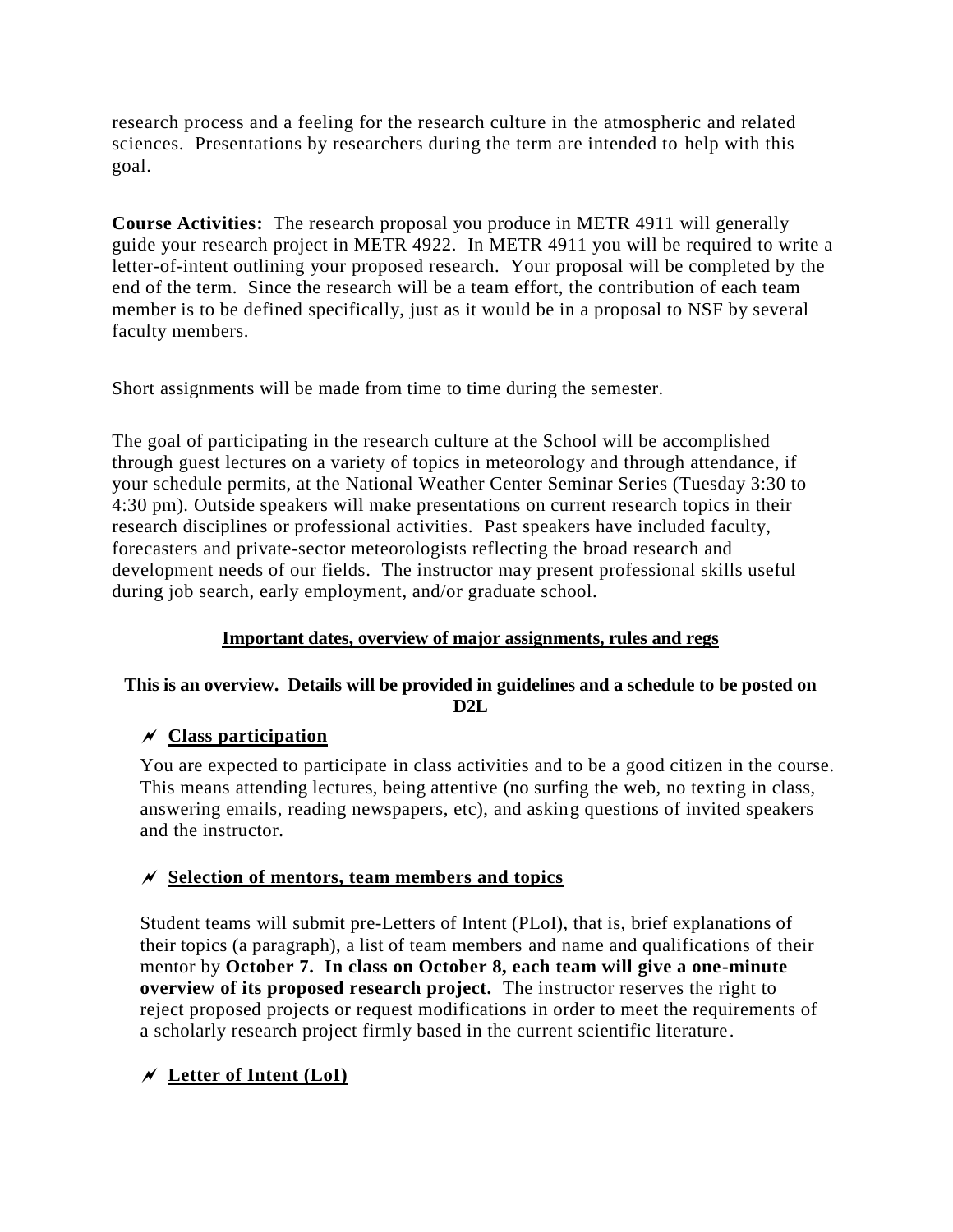A letter of intent, as specified in the guidelines, is due on **October 15.** The instructor reserves the right to reject proposed projects or request modifications in order to meet the requirements of a scholarly research project firmly based in the current scientific literature. The project summary in the LoI may be used as the basis for the project summary in your final proposal.

## **Modification and Re-submission**

It is not unusual for a letter of intent to fall short of expectations, and thus to requre modification or a completely new effort, and re-submission. Do not panic if this happens. It is a learning experience, one shared by most, if not all, of your colleagues and mentors in proposal and journal article submissions.

## **Literature Review of Your Topic and Bibliography Due for Proposals**

The literature review on your topic is due November 18. The literature review may be used as the basis for a section in your final proposal.

## $\chi$  Final Proposal

The final proposals are due **December 5.**

## **Additional Assignments**

Additional assighments will be made from time to time. These assignments may sometimes be accomplished during class time and may be linked to the topic of the invited speaker and, thus, assigned without advanced warning.

## **Course Grade**

The course grade will be determined by: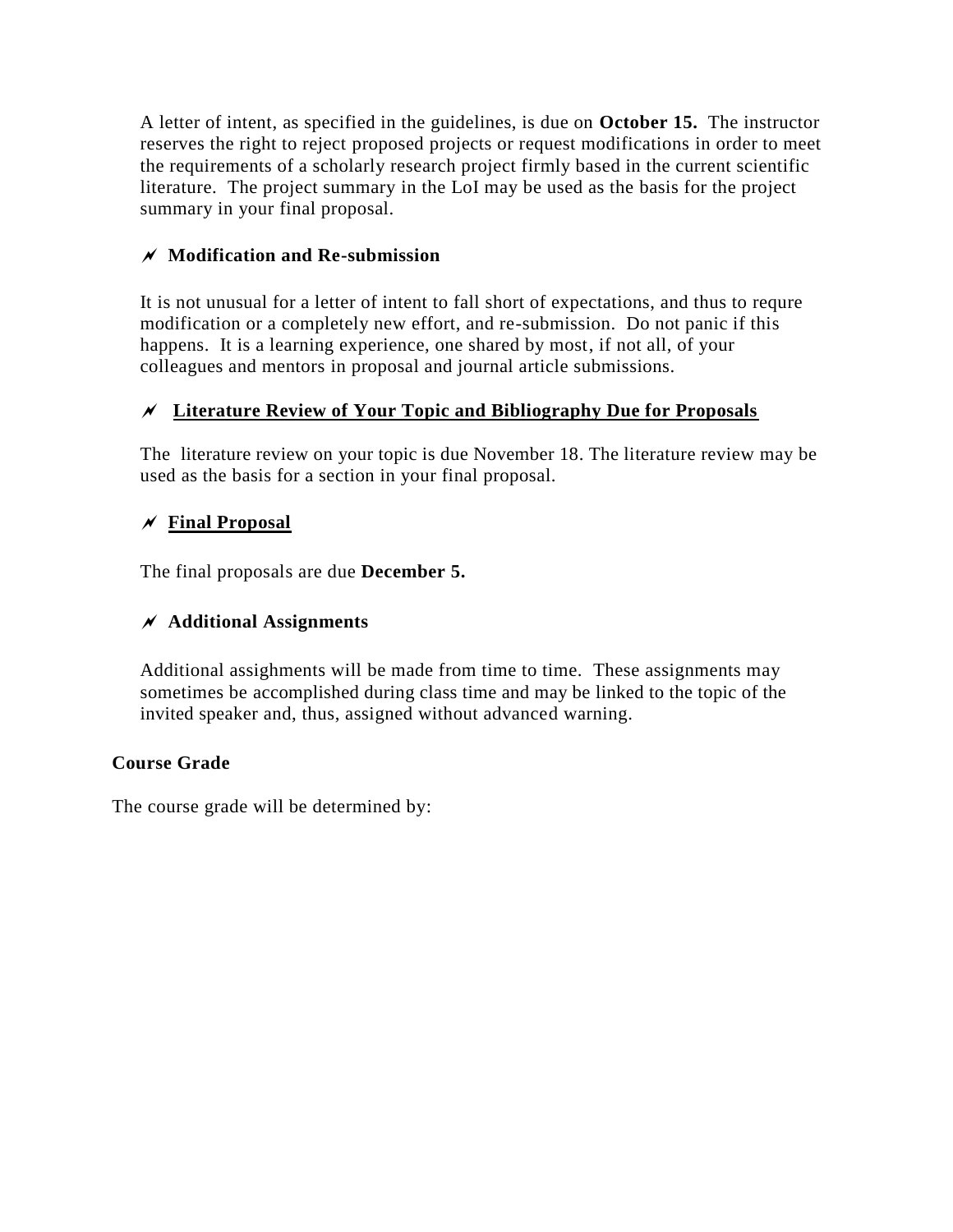| Final research proposal: | 50% |
|--------------------------|-----|
| Literature Review:       | 20% |
| Letter of Intent:        | 15% |
| Additional assignments:  | 10% |
| PLoI and presentation:   | 5%  |

### **All assignments are to be submitted through D2L**

**Late assignments** submitted without prior notification of the instructor may be marked down at the discretion of the instructor at a rate not to exceed 5% per day. Exceptions will be made for emergencies, religious holidays and other instances consistent with OU policy, and, if possible, the student should contact the instructor in advance. A decision to go storm chasing will not be considered a valid excuse for a late assignment.

### **Web site**

This class uses the Desire2Learn course management software, located at **[http://learn.ou.edu,](http://learn.ou.edu/)** 

Materials will be placed on D2L to guide the assignments, including examples of past proposals.

### **Reasonable Accomodations**

*The University of Oklahoma is committed to providing reasonable accommodation for all students with disabilities. Students with disabilities who require accommodations in this course are requested to speak with the professor as early in the semester as possible. Students with disabilities must be registered with the Office of Disability Services prior to receiving accommodations in this course. The Office of Disability Services is located in Goddard Health Center, Suite 166, phone 405/325-3852 or fax only 405/325-4173.*

### **Academic Integrity**

All students are expected to be familiar with and abide by the OU Academic Misconduct Code. Information on this code and other student policies is located at

[http://studentconduct.ou.edu](http://studentconduct.ou.edu.violators/)

### [http://integrity.ou.edu/students\\_guide.html](http://integrity.ou.edu/students_guide.html)

Violations of this code have been and will be reported.

In accord with OU emphasis on academic integrity, I am requiring not only the standard academic integrity pledge on all work but also an additional pledge on all written assignments.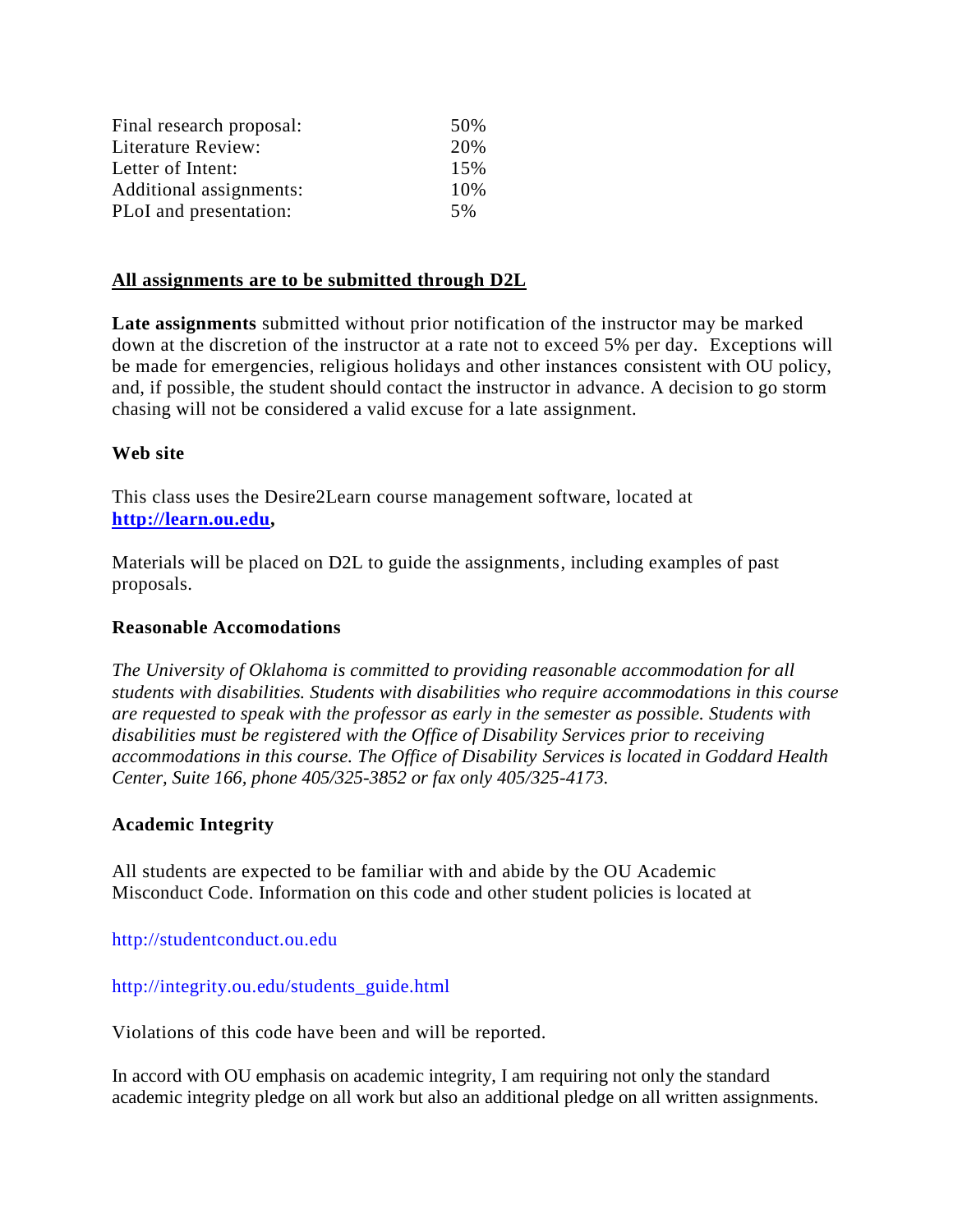On written assignments, include the following text on the cover page:

I certify that I have read A Student's Guide to Academic Integrity at the University of Oklahoma, and this paper is an original paper composed by me for this course. Except where properly cited and attributed, it has not been copied or closely reworded from any other source and has not been submitted as a whole, or in part, for credit in any other course at OU or any other educational institution. It has not been created or submitted for any other purpose such as a job assignment at my workplace or any other agency.

On all assignments include standard integrity pledge. You may print the blanks for name and date but write out the pledge, sign, and date, in longhand.

# **On my honor, I affirm that I have neither given nor received inappropriate aid in the completion of this exercise.**

Name: **a. N. Moose** Date: Septober 32, 2014

The following excerpts from the Academic Integrity site are provided for your convenience. Read and Heed so that you may sign the above pledges in all honesty.

A Student's Guide to Academic Integrity at The University of Oklahoma

What is academic integrity?

Academic integrity means honesty and responsibility in scholarship. Academic assignments exist to help students learn; grades exist to show how fully this goal is attained. Therefore all work and all grades should result from the student's own understanding and effort.

Why does OU care about academic integrity?

In a world where one scandal emerges after another, a reputation of integrity is priceless. Since the establishment of the University in 1890, OU has worked to build a reputation that students, faculty & staff, the administration, and alumni can be proud of. It is the value of the OU degree that provides OU students the best internships, jobs and graduate school opportunities. It takes only a minute to destroy a reputation of integrity. Students must understand the importance of integrity both personally and professionally.

How does OU support academic integrity?

Since 2011, the Academic Integrity Code has given students major responsibility for the OU community's academic integrity system. The responsible student organization is the Integrity Council. Its official duties include chairing academic misconduct hearings, conducting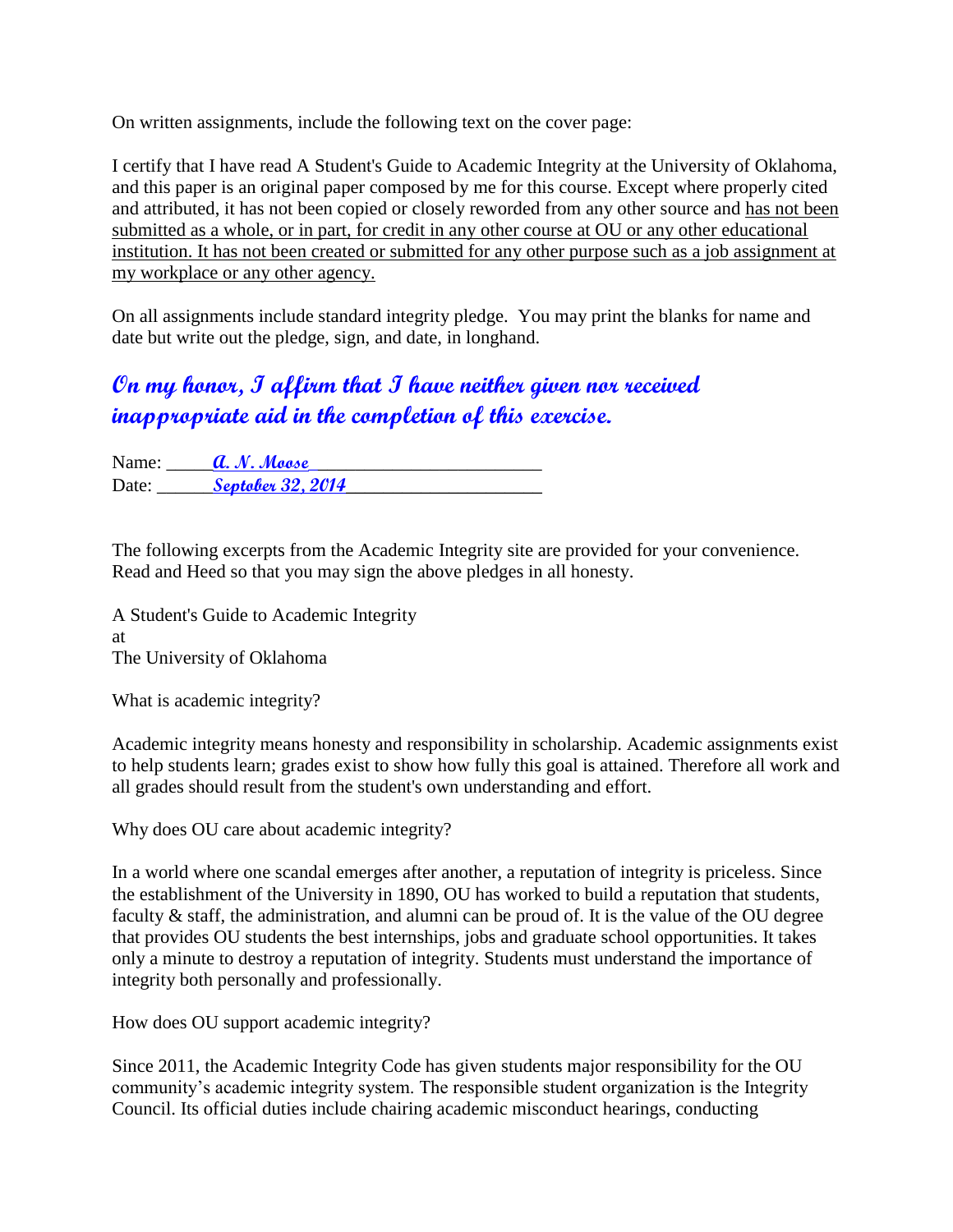investigations for reported acts of academic misconduct, reviewing actual academic misconduct cases and recommending sanctions, and serving as peer educators in integrity training for students who have violated the Academic Integrity Code. The Integrity Council website is http://integrity.ou.edu. The Office of Academic Integrity Programs (OAIP) supports and advises the Integrity Council. OAIP offices are currently located on the third floor of Carnegie. The main functions of this office are to promote academic integrity on campus, manage the academic misconduct system, and advise the Integrity Council.

#### What is academic misconduct?

Academic misconduct is any act which improperly affects the evaluation of a student's academic performance or achievement. Misconduct occurs when the student either knows or reasonably should know that the act constitutes misconduct. "I didn't mean to" is never an excuse for academic misconduct.

### CHEATING AND UNAUTHORIZED MATERIAL ON EXAMINATIONS AND OTHER ASSIGNMENTS

 Unless the professor specifies otherwise, all examinations and other assignments are to be completed by the student alone, without inappropriate assistance of any kind. For tests, that means no help is to be given to or received from other persons; no books, notes, cellphones, iPods, calculators, or other materials or devices of any kind are to be consulted; and if a calculator or other hand-held electronic device is permitted to be used for mathematical calculations, no other information may be programmed into or retrieved from the device.

### IMPROPER COLLABORATION

 Collaboration means working together. Many classes emphasize working with a partner or in groups. Permission from the professor to "work together" on a homework assignment, project, or paper is not permission to violate the rules of integrity by simply getting the answers from someone else or presenting another student's work as your own. Unless the professor specifies otherwise, it is assumed that all work submitted for a grade will be the product of the student's own understanding, and thus expressed in the student's own words, calculations, computer code, etc. When a student's work is identical or very similar to someone else's at points where individual variations in expression would be expected, it is reasonable for the professor to conclude that academic misconduct has occurred.

### SUBMITTING THE SAME ASSIGNMENT FOR DIFFERENT CLASSES

 Submitting the same assignment for a second class violates the assumption that every assignment advances a student's learning and growth. Unless the second instructor expressly allows it, submitting an assignment already submitted for another class is a form of academic misconduct. This is also known as self-plagiarism or recycling work.

### FABRICATION, FORGERY, ALTERATION OF DOCUMENTS, LYING, ETC., IN ORDER TO OBTAIN ACADEMIC ADVANTAGE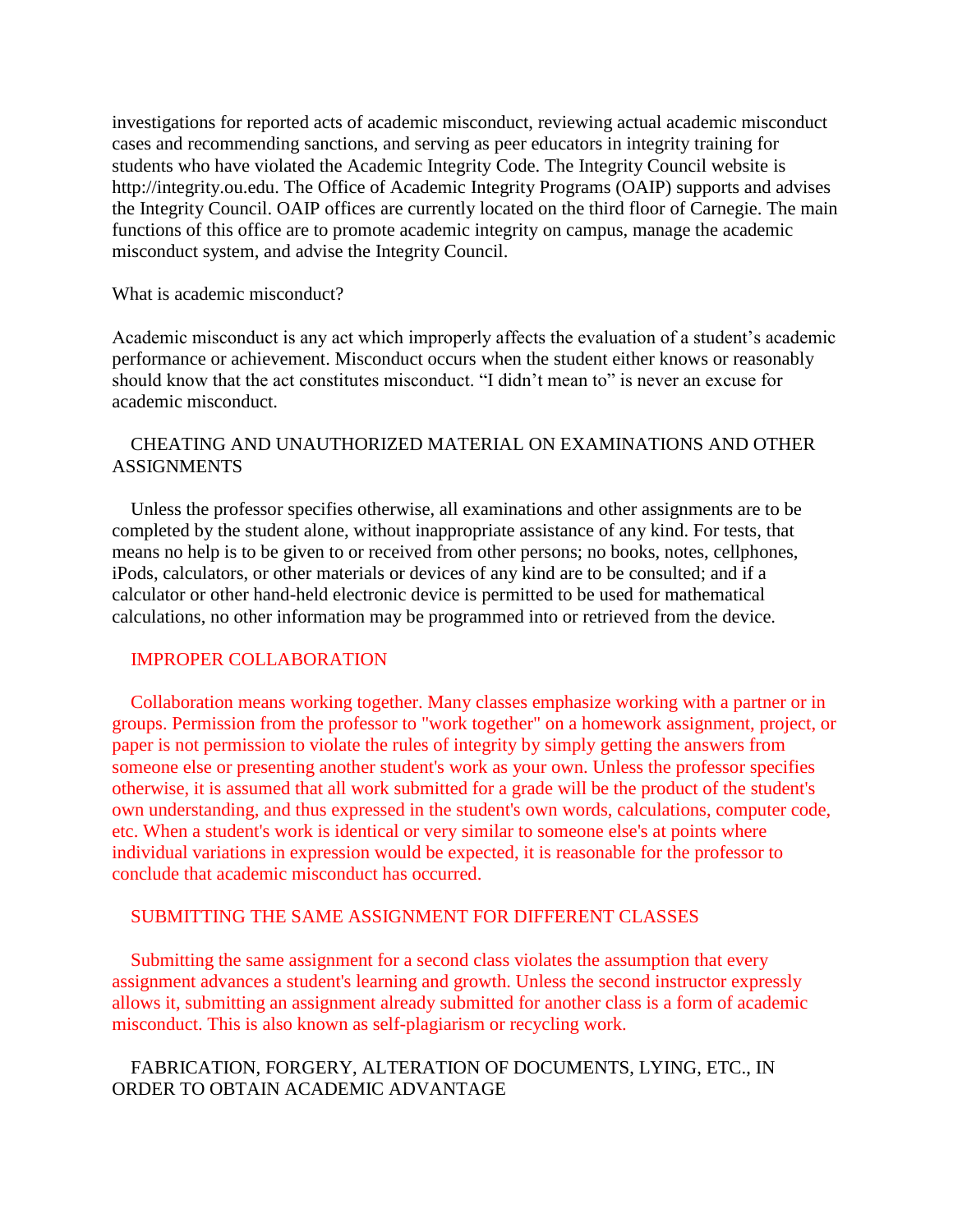It's wrong to lie to an instructor in order to get an excused absence, an extension on a due date, a makeup examination, an Incomplete, admission to a class or program, etc. It's wrong to forge an instructor's signature on drop slips, or anywhere else for academic advantage. It's wrong to falsify transcripts and diplomas. It's wrong to fake data, for example in an assigned lab project, or fabricate quotations or sources for a paper. The person who lies to get out of a difficult situation usually feels that there's nothing personal about it. The person who gets lied to feels differently. All of these actions destroy the institution's integrity and eat away at the expectation of mutual trust among all members of the academic community.

#### ASSISTING OTHERS IN ACADEMIC MISCONDUCT

 Helping someone else cheat is itself an Academic Integrity Code violation. So is providing someone with a paper or homework, or any other form of help, where you know, or reasonably should know that the other student will use it to cheat.

#### ATTEMPTING TO COMMIT ACADEMIC MISCONDUCT

 Trying to cheat is academic misconduct, even if the attempt is discovered before it is completed. For example, possession of unauthorized notes in an examination is academic misconduct, even if they have not yet been used. Asking others for help in cheating is academic misconduct even if nobody responds and no cheating ultimately occurs.

#### DESTRUCTION OF PROPERTY, HACKING, ETC.

 It is an Academic Integrity Code violation to steal or destroy other students' work if the action will foreseeably lead to an academic advantage for oneself. The same is true for gaining unauthorized access to faculty offices, email accounts, or course management services in order to alter grades, access examinations, or otherwise gain improper academic advantage.

#### INTIMIDATION AND INTERFERENCE WITH INTEGRITY PROCESSES

 Interfering with the proper functioning of the Academic Integrity Code is also a violation of the Code. For example, it is a violation to threaten or bribe someone to prevent that person from reporting misconduct or testifying in a hearing. It is also a violation to interfere with an Integrity Council investigation or lie to an investigator or other official. Student Code violations may also apply to such conduct. Once the investigation is over, retaliation against someone for reporting misconduct or participating in an investigation or hearing will ordinarily be addressed through the Student Code.

#### PLAGIARISM

 There is basically no college-level assignment that can be satisfactorily completed by copying. OU's basic assumption about writing is that all written assignments show the student's own understanding in the student's own words. That means all writing assignments, in class or out, are assumed to be composed entirely of words generated (not simply found) by the student,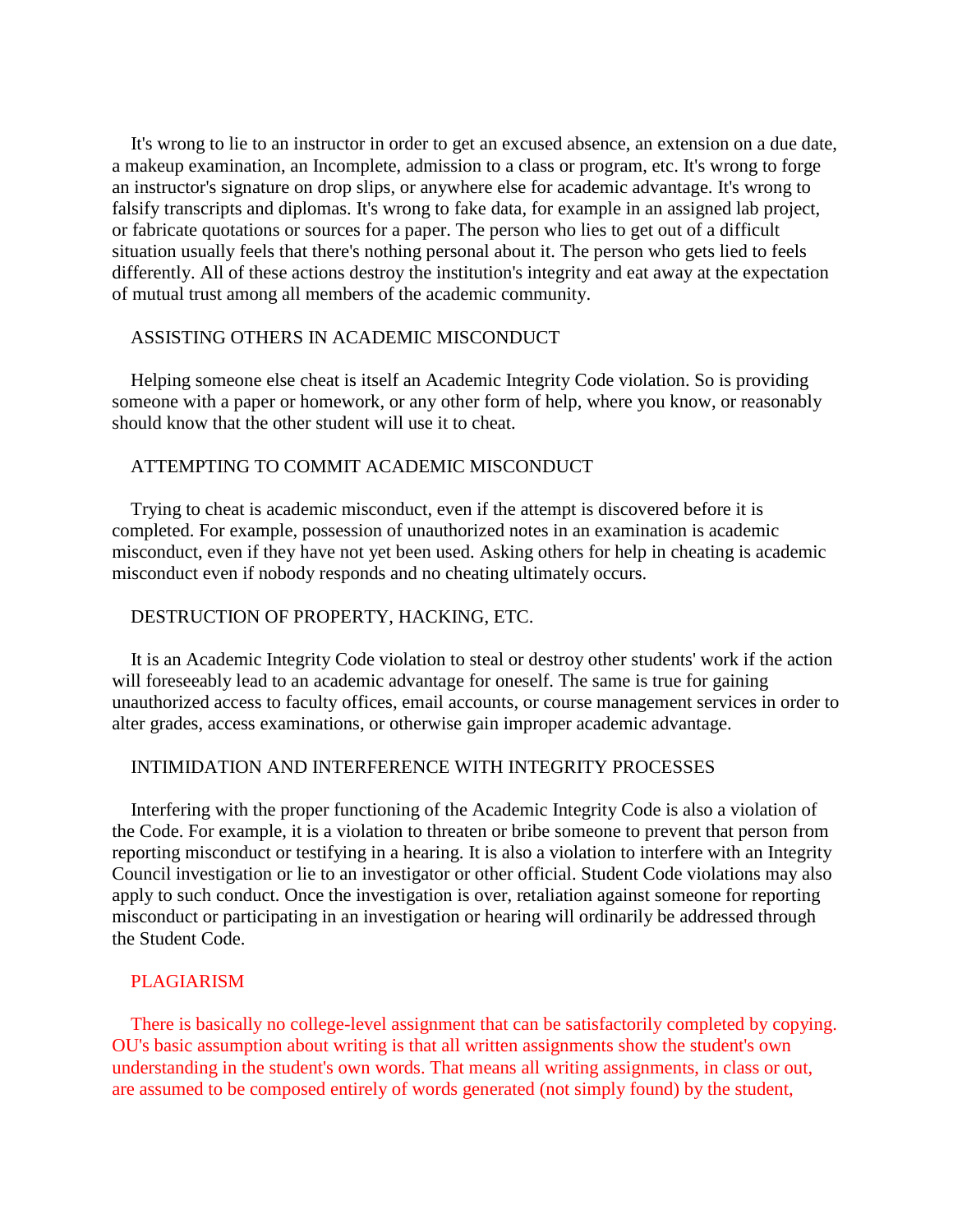except where words written by someone else are specifically marked as such with proper citation. Including other people's words in your paper is helpful when you do it honestly and correctly. When you don't, it's plagiarism. Plagiarism is the most common form of academic misconduct at OU. Students are encouraged to test their skills in avoiding plagiarism by taking the library's plagiarism tutorial, available at

http://libraries.ou.edu/help/tutorials/academicintegrity/player.html.

Within the academic community and specifically at the University of Oklahoma, the following rules apply:

## IT IS PLAGIARISM TO COPY WORDS AND PRESENT THEM AS YOUR OWN WRITING.

 It is the worst form of plagiarism to copy part or all of a paper from the Internet, from a book, or from another source without indicating in any way that the words are someone else's. To avoid this form of plagiarism, the paper must BOTH place the quoted material in quotation marks AND use an acceptable form of citation to indicate where the words come from.

## IT IS PLAGIARISM TO COPY WORDS, EVEN IF YOU GIVE THE SOURCE, UNLESS YOU ALSO INDICATE THAT THE COPIED WORDS ARE A DIRECT QUOTATION.

 Simply documenting the source in a footnote or bibliography isn't good enough. You must also indicate that the words themselves are quoted from someone else. To avoid this form of plagiarism, put all quoted words in quotation marks or use equivalent punctuation.

## IT IS PLAGIARISM TO COPY WORDS AND THEN CHANGE THEM A LITTLE, EVEN IF YOU GIVE THE SOURCE.

 Putting someone else's ideas into your own words so it's not a direct quotation is called "paraphrasing." Paraphrasing is fine when you cite the source and indicate the new expression is actually your own. When it's not -- when the expression remains substantially similar to the source as a whole or in one of its parts -- it's plagiarism. Even if not specifically prohibited by the instructor, "writing" a paper by copying words and then altering them violates OU's basic assumption about writing and may easily result in a charge of academic misconduct. To count as "your own words," your paper must be so significantly different from your sources that a reasonable reader would consider it a new piece of writing. If it's not -- if "your writing" is substantially similar to somebody else's where individual variations would be expected, it's plagiarism.

## EVEN IF YOU EXPRESS THEM IN YOUR OWN WORDS, IT IS PLAGIARISM TO PRESENT SOMEONE ELSE'S IDEAS AS YOUR OWN.

 It is plagiarism to present someone else's original arguments, lines of reasoning, or factual discoveries as your own, even if you put the material in your own words. To avoid this form of plagiarism, cite the source.